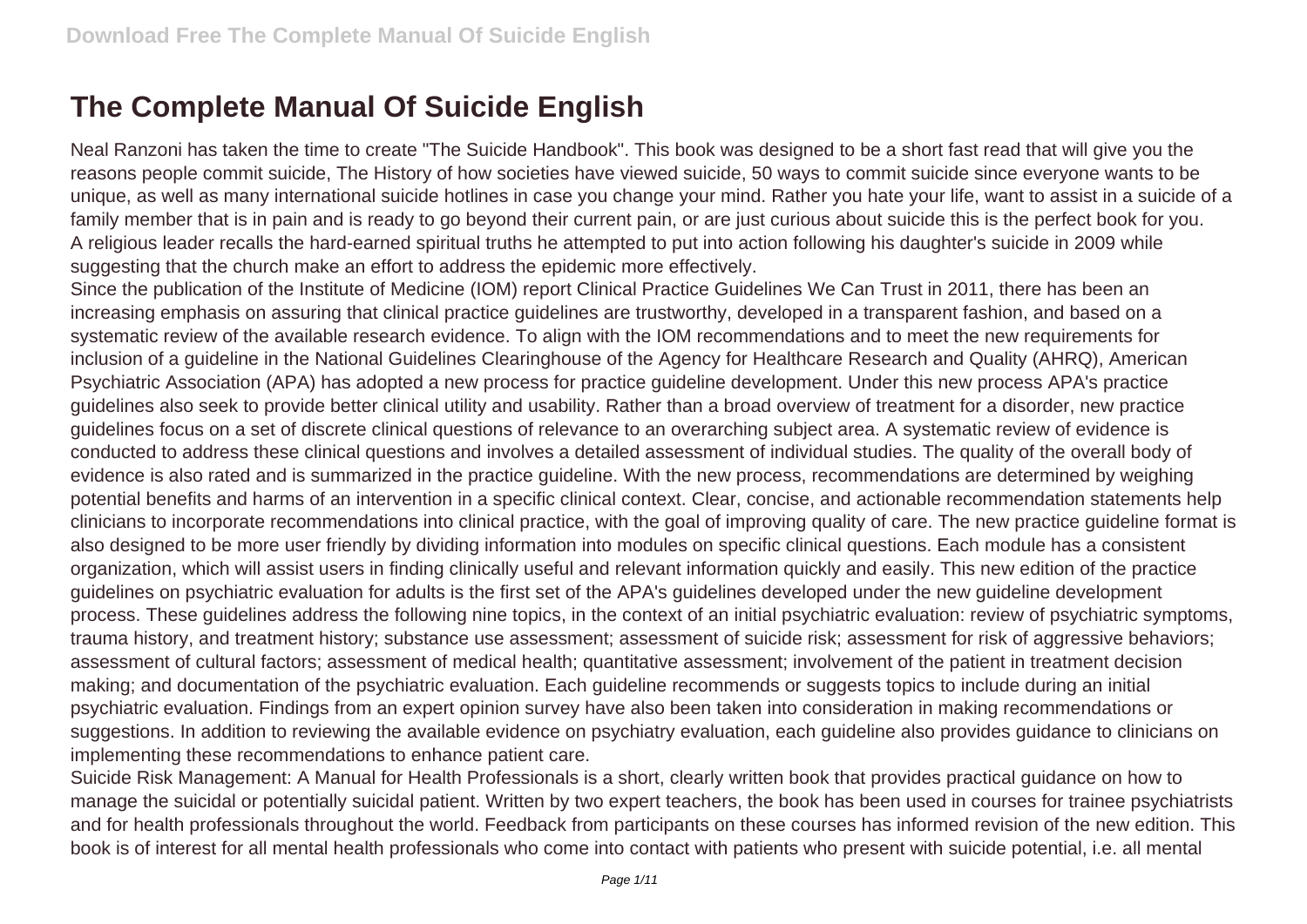health professionals, as well as general health professionals who are often the first point of contact for a suicidal patient. The book opens with a review of the epidemiology, risk factors and associated aspects of suicide. It then presents two assessment tools: The Tool for Assessment of Suicide Risk (TASR) provides instruction on how to use it appropriately in the clinic. The Suicide Risk Assessment Guide (SRAG) acts as a self-study program to asess clinical evaluation skills. Both tools were created for use in the authors' own practice and are now successfully taught to and used by health professionals around the world. Refined through actual experience, these proven tools help assess and evaluate patients with confidence. Case vignettes allow the reader to practice using the information they have learned from the book. Throughout the book, bulleted lists, tables and flowcharts effectively describe how to use the many factors to assess the risk of suicide in an individual patient.

SHORTLISTED FOR THE MAN BOOKER INTERNATIONAL PRIZE 2019 AN INTERNATIONAL BESTSELLER A bad dream leads to a strange poetic pilgrimage through Japan in this playful and profound Booker International-shortlisted novel. Gilbert Silvester, eminent scholar of beard fashions in film, wakes up one day from a dream that his wife has cheated on him. Certain the dream is a message, and unable to even look at her, he flees - immediately, irrationally, inexplicably - for Japan. In Tokyo he discovers the travel writings of the great Japanese poet Basho. Keen to cure his malaise, he decides to find solace in nature the way Basho did. Suddenly, from Gilbert's directionless crisis there emerges a purpose: a pilgrimage in the footsteps of the poet to see the moon rise over the pine islands of Matsushima. Although, of course, unlike the great poet, he will take a train. Along the way he falls into step with another pilgrim: Yosa, a young Japanese student clutching a copy of The Complete Manual of Suicide . Together, Gilbert and Yosa travel across Basho's disappearing Japan, one in search of his perfect ending and the other a new beginning. Serene, playful, and profound, The Pine Islands is a story of the transformations we seek and the ones we find along the way. "A quirky, unpredictable and darkly comic confrontation with mortality." - Man Booker prize Jury "... Marion Poschmann, a multi-award-winning poet and novelist in her native Germany, now appears in English fully formed, translated by Jen Calleja, and has all the air of uncovered greatness. The Pine Islands is a story that doesn't tie up loose ends but leaves themes scattered as needles on the forest floor, allowing the reader to spot their patterns. The best approach to this beguiling, unpredictable book is to follow Gilbert's advice on reciting poetry: 'to let it affect you, and simply accept it in all its striking, irrational beauty'." - John Self, The Guardian I'd rather be suffering from Obsessive Compulsive Disorder and know that I was above average in the face-department than be cured and not know."Victims of Obsessive Compulsive Disorder (OCD) often struggle from performing certain acts or 'rituals' that include (but not limited to) washing hands until they crack and bleed to making sure all of the clothes-pins are faced the same when hanging clothes out to dry. If my 'mental itch' wasn't done to a tee, my mind grew legs and arms and threatened to race out of my head. It was like being in a pitch black room with a hundred of light switches and no matter how many were flicked on the room still wasn't bright enough.My 'ritual' was asking people if I was 'above average in the face-department.' I had to be above average. Not average, not below average but above average. I was driven to be above average or was apt to slit my wrists. This memoir is an open book. Sometimes scary, sometimes funny, always truthful. Its how I suffered and fought and struggled and ultimately overcame my 'ritual' of asking the same question a hundred times a day until I drove my mom, my family and my therapist through the wall. It's about my mother who spent nights struggling to find some stability while I suffered mind-quake after mind-quake: a casualty in my internal war. And a therapist who didn't respond to a boy who cried suicide a hundred times a day.I am that boy. This is my story. Growing from crying suicide to crying tears of joy. J. Chiudina lives in Mahopac, New York. He has had several poems published and was awarded 'poem of the day' on Lovestories. Com. He has also published two collections of short stories plus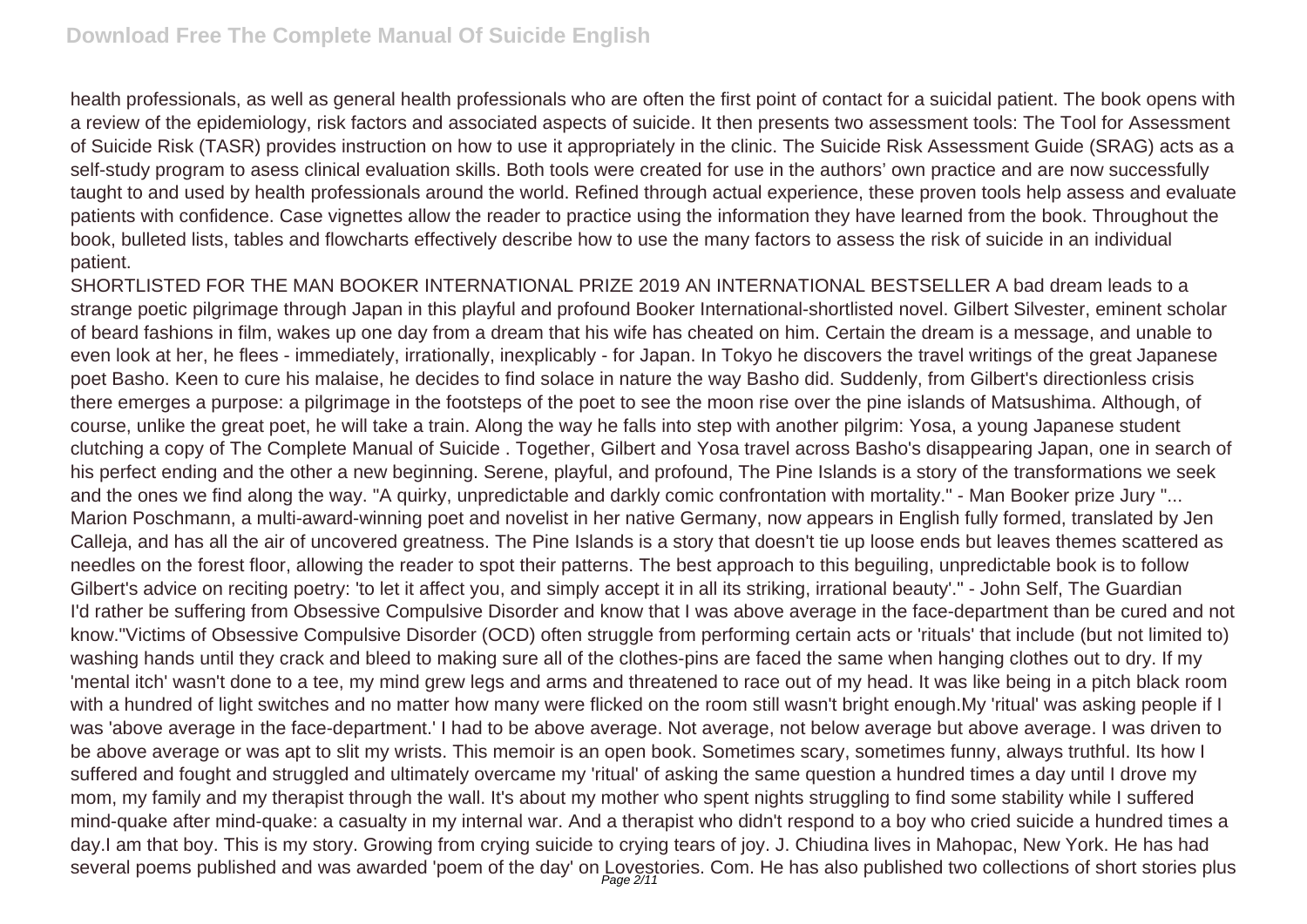a book of puzzle-poetry.His face no longer controls his life.

Drawing on extensive clinical and epidemiological evidence, as well as personal experience, Thomas Joiner provides the most coherent and persuasive explanation ever given of why and how people overcome life's strongest instinct, self-preservation. He tests his theory against diverse facts about suicide rates among men and women; white and African-American men; anorexics, athletes, prostitutes, and physicians; members of cults, sports fans, and citizens of nations in crisis.

Greenstein chronicles the year following her father's suicide. She deals with her emotional reactions to events happening in her life and her assessment and understanding of those feelings.

"Sue Blauner's you-are-there account . . . offers insight and understanding to anyone who has been touched by suicide."—Joan Anderson, author of A Year by the Sea An epidemic of international proportions, suicide has touched the lives of nearly half of all Americans, yet is rarely talked about openly. In this timely and important book, Susan Blauner breaks the silence to offer guidance and hope for those contemplating ending their lives—and for the loved ones who want to help them. A survivor of multiple suicide attempts, Blauner eloquently describes the feelings and fantasies surrounding suicide. In a direct, nonjudgmental, and loving voice, she offers affirmations and suggestions for those experiencing life-ending thoughts, and for their friends and family. Here is an essential resource destined to be the classic guide on the subject.

With recent studies using genetic, epigenetic, and other molecular and neurochemical approaches, a new era has begun in understanding pathophysiology of suicide. Emerging evidence suggests that neurobiological factors are not only critical in providing potential risk factors but also provide a promising approach to develop more effective treatment and prevention strategies. The Neurobiological Basis of Suicide discusses the most recent findings in suicide neurobiology. Psychological, psychosocial, and cultural factors are important in determining the risk factors for suicide; however, they offer weak prediction and can be of little clinical use. Interestingly, cognitive characteristics are different among depressed suicidal and depressed nonsuicidal subjects, and could be involved in the development of suicidal behavior. The characterization of the neurobiological basis of suicide is in delineating the risk factors associated with suicide. The Neurobiological Basis of Suicide focuses on how and why these neurobiological factors are crucial in the pathogenic mechanisms of suicidal behavior and how these findings can be transformed into potential therapeutic applications.

"Huang Liu-hung was one of some 1,500 local magistrates in seventeenth-century China, and he wrote this book as a manual for other magistrates ... In it readers will find insight into everyday life and legal processes during the early Ch'ing period, as well as into the mentality of the ruling elite and its attitude toward the common people ... Also provides a basis for comparing China's present with its past, particularly in matters concerning the pursuit of ideological conformity and political control"--From publisher description.

A chilling exposé of the international effort to minimize the health and environmental consequences of nuclear radiation in the wake of Chernobyl. Dear Comrades! Since the accident at the Chernobyl power plant, there has been a detailed analysis of the radioactivity of the food and territory of your population point. The results show that living and working in your village will cause no harm to adults or children. So began a pamphlet issued by the Ukrainian Ministry of Health—which, despite its optimistic beginnings, went on to warn its readers against consuming local milk, berries, or mushrooms, or going into the surrounding forest. This was only one of many misleading bureaucratic manuals that, with apparent good intentions, seriously underestimated the far-reaching consequences of the Chernobyl nuclear catastrophe. After 1991, international organizations from the Red Cross to Greenpeace sought to help the victims, yet found themselves stymied by post-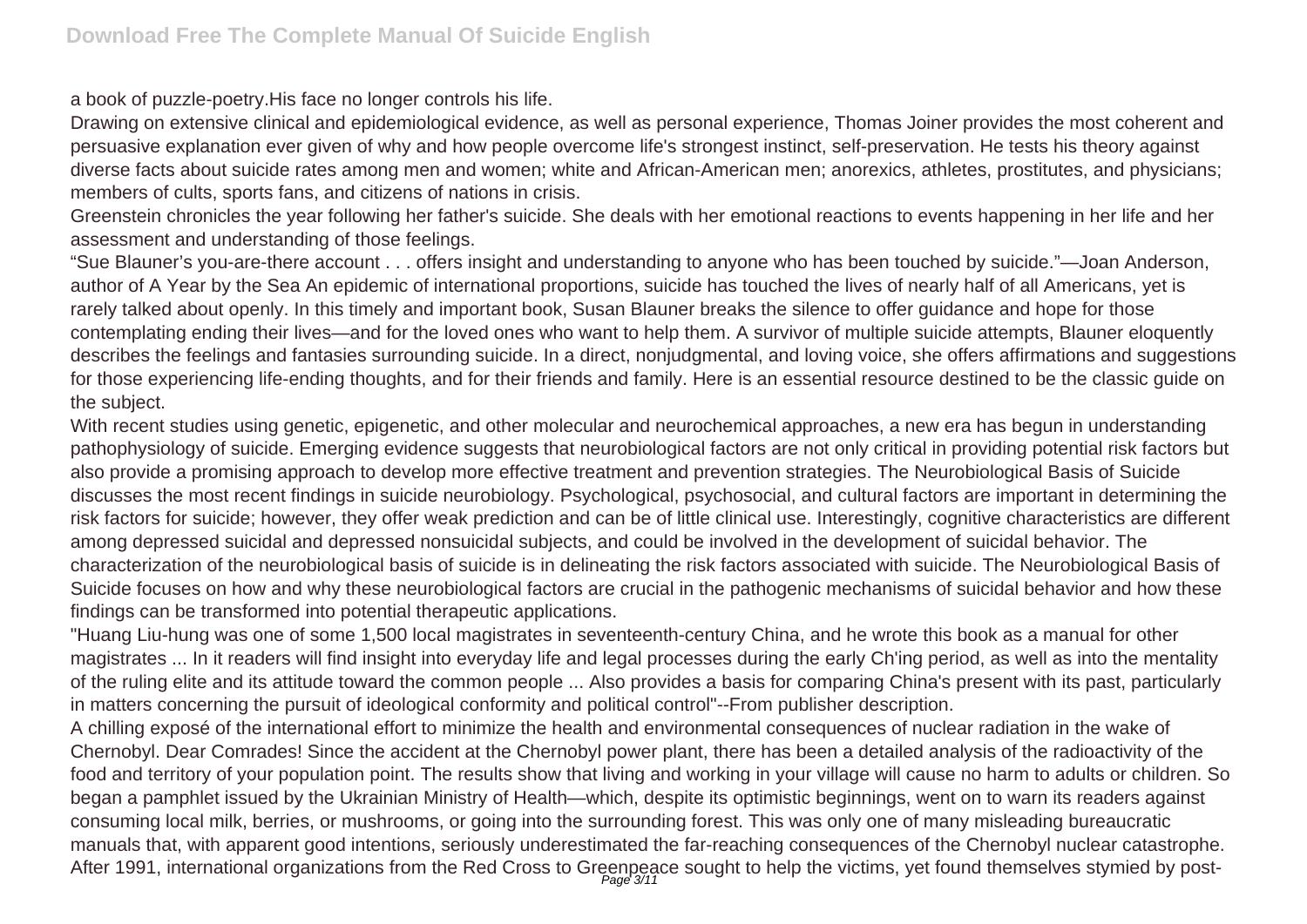## **Download Free The Complete Manual Of Suicide English**

Soviet political circumstances they did not understand. International diplomats and scientists allied to the nuclear industry evaded or denied the fact of a wide-scale public health disaster caused by radiation exposure. Efforts to spin the story about Chernobyl were largely successful; the official death toll ranges between thirty-one and fifty-four people. In reality, radiation exposure from the disaster caused between 35,000 and 150,000 deaths in Ukraine alone. No major international study tallied the damage, leaving Japanese leaders to repeat many of the same mistakes after the Fukushima nuclear disaster in 2011. Drawing on a decade of archival research and on-the-ground interviews in Ukraine, Russia, and Belarus, Kate Brown unveils the full breadth of the devastation and the whitewash that followed. Her findings make clear the irreversible impact of man-made radioactivity on every living thing; and hauntingly, they force us to confront the untold legacy of decades of weapons-testing and other nuclear incidents, and the fact that we are emerging into a future for which the survival manual has yet to be written

A relational approach to evaluating your suicidal clients. Given the isolating nature of suicidal ideation and actions, it's all too easy for clinicians conducting a suicide assessment to find themselves developing tunnel vision, becoming overly focused on the client's individual risk factors. Although critically important to explore, these risks and the danger they pose can't be fully appreciated without considering them in relation to the person's resources for safely negotiating a pathway through his or her desperation. And, in turn, these intrapersonal risks and resources must be understood in context—in relation to the interpersonal risks and resources contributed by the client's significant others. In this book, Drs. Douglas Flemons and Leonard M. Gralnik, a family therapist and a psychiatrist, team up to provide a comprehensive relational approach to suicide assessment. The authors offer a Risk and Resource Interview Guide as a means of organizing assessment conversations with suicidal clients. Drawing on an extensive research literature, as well as their combined 50+ years of clinical experience, the authors distill relevant topics of inquiry arrayed within four domains of suicidal experience: disruptions and demands, suffering, troubling behaviors, and desperation. Knowing what questions to ask a suicidal client is essential, but it is just as important to know how to ask questions and how to join through empathic statements. Beyond this, clinicians need to know how to make safety decisions, how to construct safety plans, and what to include in case note documentation. In the final chapter, an annotated transcript serves to tie together the ideas and methods offered throughout the book. Relational Suicide Assessment provides the theoretical grounding, empirical data, and practical tools necessary for clinicians to feel prepared and confident when engaging in this most anxiety-provoking of clinical responsibilities. This book addresses key historical, scientific, legal, and philosophical issues surrounding euthanasia and assisted suicide in the United States as well as in other countries and cultures. • Addresses the extended history of debates regarding the ethical justifiability of assisted suicide and euthanasia • Analyzes assisted suicide and euthanasia in many cultural, philosophical, and religious traditions • Provides an interdisciplinary perspective on the subject, including coverage of topics such as the depictions of assisted dying in popular culture, that enables a more complete understanding of the emotionally charged controversy surrounding this subject • Spotlights the latest medical and scientific developments in euthanasia and examines the role of technology in the ethical debates on assisted dying When should we try to prevent suicide? Should it be facilitated for some people, in some circumstances? For the last forty years, law and policy on suicide have followed two separate and distinct tracks: laws aimed at preventing suicide and, increasingly, laws aimed at facilitating it. In Rational Suicide, Irrational Laws legal scholar Susan Stefan argues that these laws co-exist because they are based on two radically disparate conceptions of the would-be suicide. This is the first book that unifies policies and laws, including constitutional law, criminal law, malpractice law, and civil commitment law, toward people who want to end their lives. Based on the author's expert understanding of mental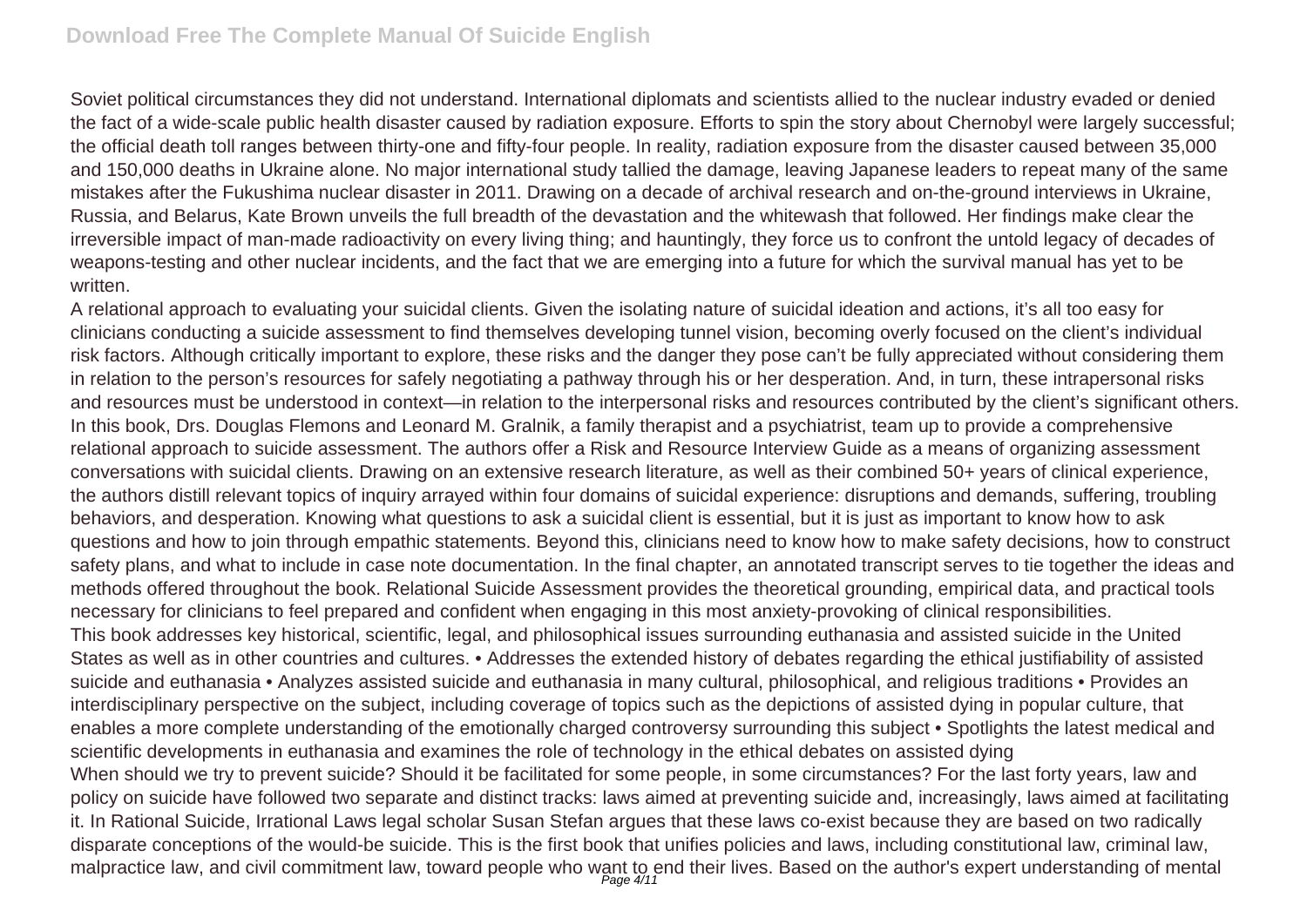health and legal systems, analysis of related national and international laws and policy, and surveys and interviews with more than 300 suicide-attempt survivors, doctors, lawyers, and mental health professionals, Rational Suicide, Irrational Laws exposes the counterproductive nature of current policies and laws about suicide. Stefan proposes and defends specific reforms, including increased protection of mental health professionals from liability, increased protection of suicidal people from coercive interventions, reframing medical involvement in assisted suicide, and focusing on approaches to suicidal people that help them rather than assuming suicidality is always a symptom of mental illness. Stefan compares policies and laws in different states in the U.S. and examines the policies and laws of other countries in Europe, Asia, and the Americas, including the 2015 legalization of assisted suicide in Canada. The book includes model statutes, seven indepth studies of people whose cases presented profound ethical, legal, and policy dilemmas, and over a thousand cases interpreting rights and responsibilities relating to suicide, especially in the area of psychiatric malpractice.

Is suicide wrong, profoundly morally wrong? Almost always wrong, but excusable in a few cases? Sometimes morally permissible? Imprudent, but not wrong? Is it sick, a matter of mental illness? Is it a private matter or a largely social one? Could it sometimes be right, or a "noble duty," or even a fundamental human right? Whether it is called "suicide" or not, what role may a person play in the end of his or her own life? This collection of primary sources--the principal texts of ethical interest from major writers in western and nonwestern cultures, from the principal religious traditions, and from oral cultures where observer reports of traditional practices are available, spanning Europe, Asia, the Middle East, Africa, Oceania, the Arctic, and North and South America--facilitates exploration of many controversial practical issues: physician-assisted suicide or aid-in-dying; suicide in social or political protest; self-sacrifice and martyrdom; suicides of honor or loyalty; religious and ritual practices that lead to death, including sati or widow-burning, hara-kiri, and sallekhana, or fasting unto death; and suicide bombings, kamikaze missions, jihad, and other tactical and military suicides. This collection has no interest in taking sides in controversies about the ethics of suicide; rather, rather, it serves to expand the character of these debates, by showing them to be multi-dimensional, a complex and vital part of human ethical thought.

Suicide is a perplexing human behavior that remains among the leading causes of death worldwide, responsible for more deaths each year than all wars, genocide, and homicide combined. Although suicide and other forms of self-injury have baffled scholars and clinicians for thousands of years, the past few decades have brought significant leaps in our understanding of these behaviors. This volume provides a comprehensive summary of the most important and exciting advances in our understanding of suicide and self-injury and our ability to predict and prevent it. Comprised of a formidable who's who in the field, the handbook covers the full spectrum of topics in suicide and self-injury across the lifespan, including the classification of different self-injurious behaviors, epidemiology, assessment techniques, and intervention. Chapters probe relevant issues in our society surrounding suicide, including assisted suicide and euthanasia, suicide terrorism, overlap between suicidal behavior and interpersonal violence, ethical considerations for suicide researchers, and current knowledge on survivors of suicide. The most comprehensive handbook on suicide and self-injury to date, this volume is a must-read text for graduate students, fellows, academic and research psychologists, and other researchers working in the brain and behavioral sciences.

The third edition represents the editors' cutting-edge vision while preserving the down-to-earth, accessible, and trustworthy style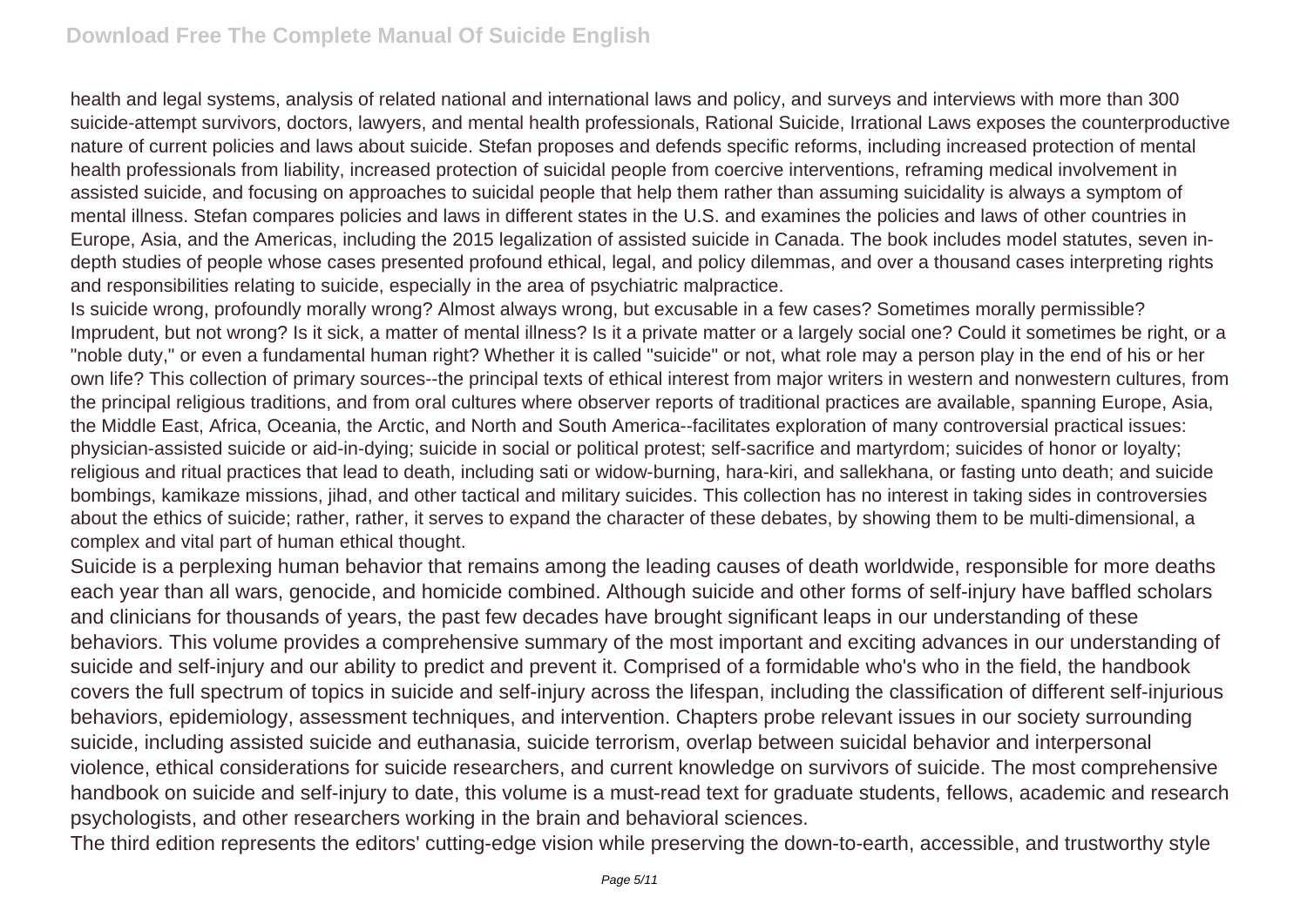that has made the book a staple. It offers up-to-date perspectives on assessment and management of suicide risk in a reorganized and easy-to-use volume.

Preceded by: Skills training manual for treating borderline personality disorder / Marsha M. Linehan. c1993.

Examines what we know about the phenomenon of suicide by cop and places this behavior in a broader context. This work also discusses the process of hostage negotiation, the need to provide counseling for police officers involved in suicide-by-cop incidents, and how we might reduce the incidence of this behavior.

Every year, about 30,000 people die by suicide in the U.S., and some 650,000 receive emergency treatment after a suicide attempt. Often, those most at risk are the least able to access professional help. Reducing Suicide provides a blueprint for addressing this tragic and costly problem: how we can build an appropriate infrastructure, conduct needed research, and improve our ability to recognize suicide risk and effectively intervene. Rich in data, the book also strikes an intensely personal chord, featuring compelling quotes about people $\hat{a} \in T^M$ s experience with suicide. The book explores the factors that raise a person $\hat{a} \in T^M$ s risk of suicide: psychological and biological factors including substance abuse, the link between childhood trauma and later suicide, and the impact of family life, economic status, religion, and other social and cultural conditions. The authors review the effectiveness of existing interventions, including mental health practitioners' ability to assess suicide risk among patients. They present lessons learned from the Air Force suicide prevention program and other prevention initiatives. And they identify barriers to effective research and treatment. This new volume will be of special interest to policy makers, administrators, researchers, practitioners, and journalists working in the field of mental health.

The Complete Manual of SuicideThe Practicalities of Painless Self-DeliveranceIndependently Published

The phenomenal "New York Times" bestseller that has the world talking--a practical guide for the terminally ill to dying with dignity through assisted suicide. Finally available in paperback, this considerate book is for mature adults who are considering the option of ending their lives because of unbearable pain or terminal illness. Copyright © Libri GmbH. All rights reserved.

The Anarchist Cookbook will shock, it will disturb, it will provoke. It places in historical perspective an era when "Turn on, Burn down, Blow up" are revolutionary slogans of the day. Says the author" "This book... is not written for the members of fringe political groups, such as the Weatherman, or The Minutemen. Those radical groups don't need this book. They already know everything that's in here. If the real people of America, the silent majority, are going to survive, they must educate themselves. That is the purpose of this book." In what the author considers a survival guide, there is explicit information on the uses and effects of drugs, ranging from pot to heroin to peanuts. There i detailed advice concerning electronics, sabotage, and surveillance, with data on everything from bugs to scramblers. There is a comprehensive chapter on natural, non-lethal, and lethal weapons, running the gamut from cattle prods to sub-machine guns to bows and arrows.

DID YOU KNOW THAT THREE OUT OF FOUR AILMENTS ARE PREVENTABLE? That's an amazing seventy-five percent! If less pain, fewer trips to the doctor, lower medical bills, fewer medications and less surgery in favor of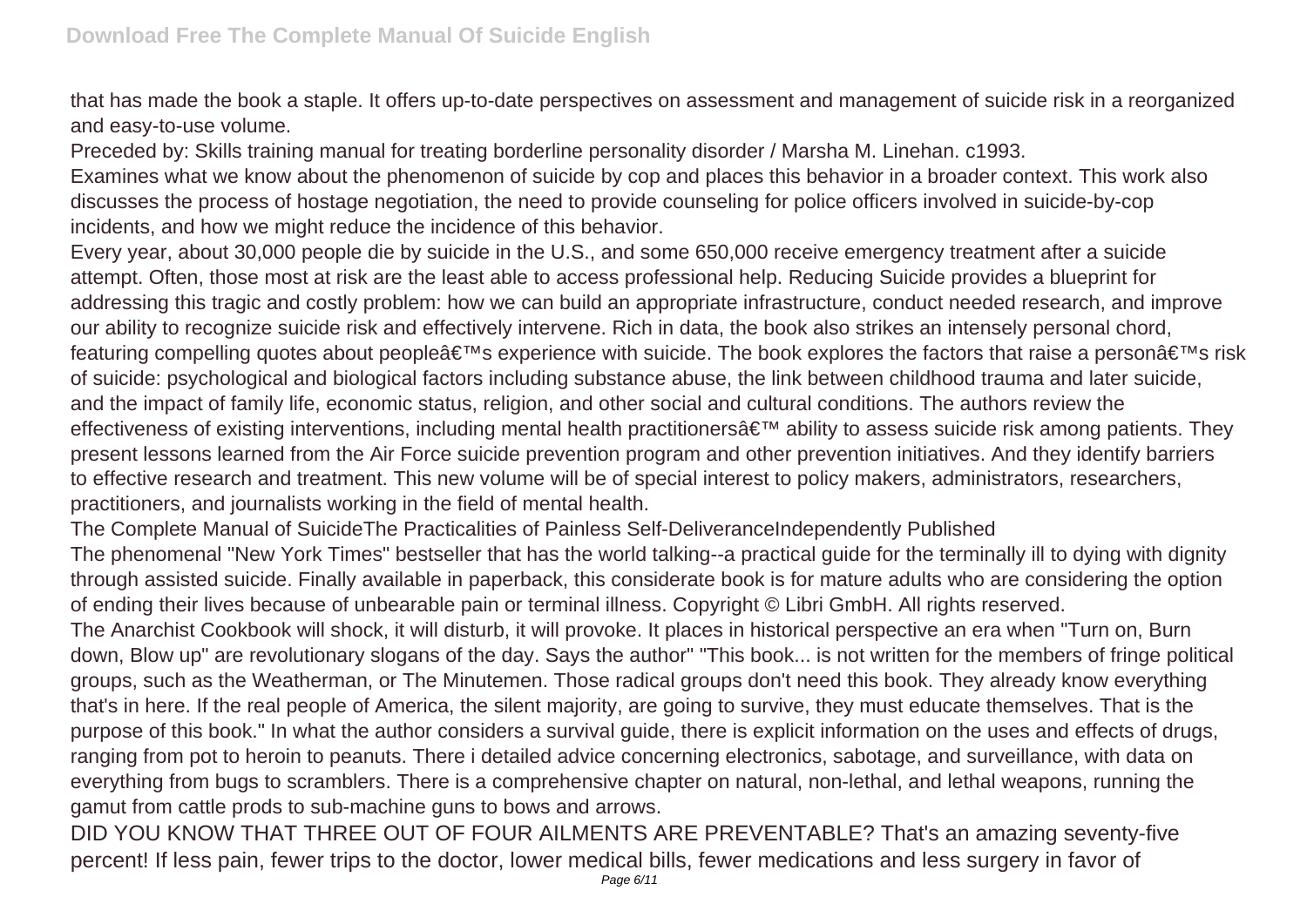alternative medicine sound appealing, then this program is for you. Learn the natural health secrets that can help trim that waistline, help you look and feel better, increase energy, and live longer! Prevent or reverse common ills such as high blood pressure, heart disease, diabetes, cancer, arthritis, stroke, constipation, insomnia, osteoporosis, migraines, chronic fatigue, and more. A complete health program featuring valuable tips on prevention, life extension, fitness, health foods, nutrients, supplements, fiber, herbs, vegetarianism, food combining, juice fasting, and more! Here you will discover all the natural health secrets that evolved from the famed quote, "You are what you eat!" Includes vegetarian-friendly food tips, plus Bible health quotes for spiritual enrichment. Learn the secrets of preventing and overcoming ailments the natural way. A must for any health library!

Includes interview with the author and town map on reverse of dust jacket.

An innovative and highly effective brief therapy for suicidal patients – a complete treatment manual. Attempted suicide is the main risk factor for suicide. The Attempted Suicide Short Intervention Program (ASSIP) described in this manual is an innovative brief therapy that has proven in published clinical trials to be highly effective in reducing the risk of further attempts. ASSIP is the result of the authors' extensive practical experience in the treatment of suicidal individuals. The emphasis is on the therapeutic alliance with the suicidal patient, based on an initial patient-oriented narrative interview. The four therapy sessions are followed by continuing contact with patients by means of regular letters. This clearly structured manual starts with an overview of suicide and suicide prevention, followed by a practical, step-by-step description of this highly structured treatment. It includes numerous checklists, handouts, and standardized letters for use by health professionals in various clinical settings.

Too often attempted suicide leads to unintended consequences, because ignorance is deadly and desperation can be fatal. In this morally courageous book, Geo Stone sets out to diminish the lack of awareness about suicide, from the tragedy of teenage suicide to the debate over assisted suicide.

A "mesmerizing" novel of a love triangle and a mysterious disappearance in South Korea (Booklist). In the fast-paced, high-urban landscape of Seoul, C and K are brothers who have fallen in love with the same beguiling drifter, Se-yeon, who gives herself freely to both of them. Then, just as they are trying desperately to forge a connection in an alienated world, Se-yeon suddenly disappears. All the while, a spectral, calculating narrator haunts the edges of their lives, working to help the lost and hurting find escape through suicide. When Se-yeon reemerges, it is as the narrator's new client. Recalling the emotional tension of Milan Kundera and the existential anguish of Bret Easton Ellis, I Have the Right to Destroy Myself is a dreamlike "literary exploration of truth, death, desire and identity" (Publishers Weekly). Cinematic in its urgency, the novel offers "an atmosphere of menacing ennui [set] to a soundtrack of Leonard Cohen tunes" (Newark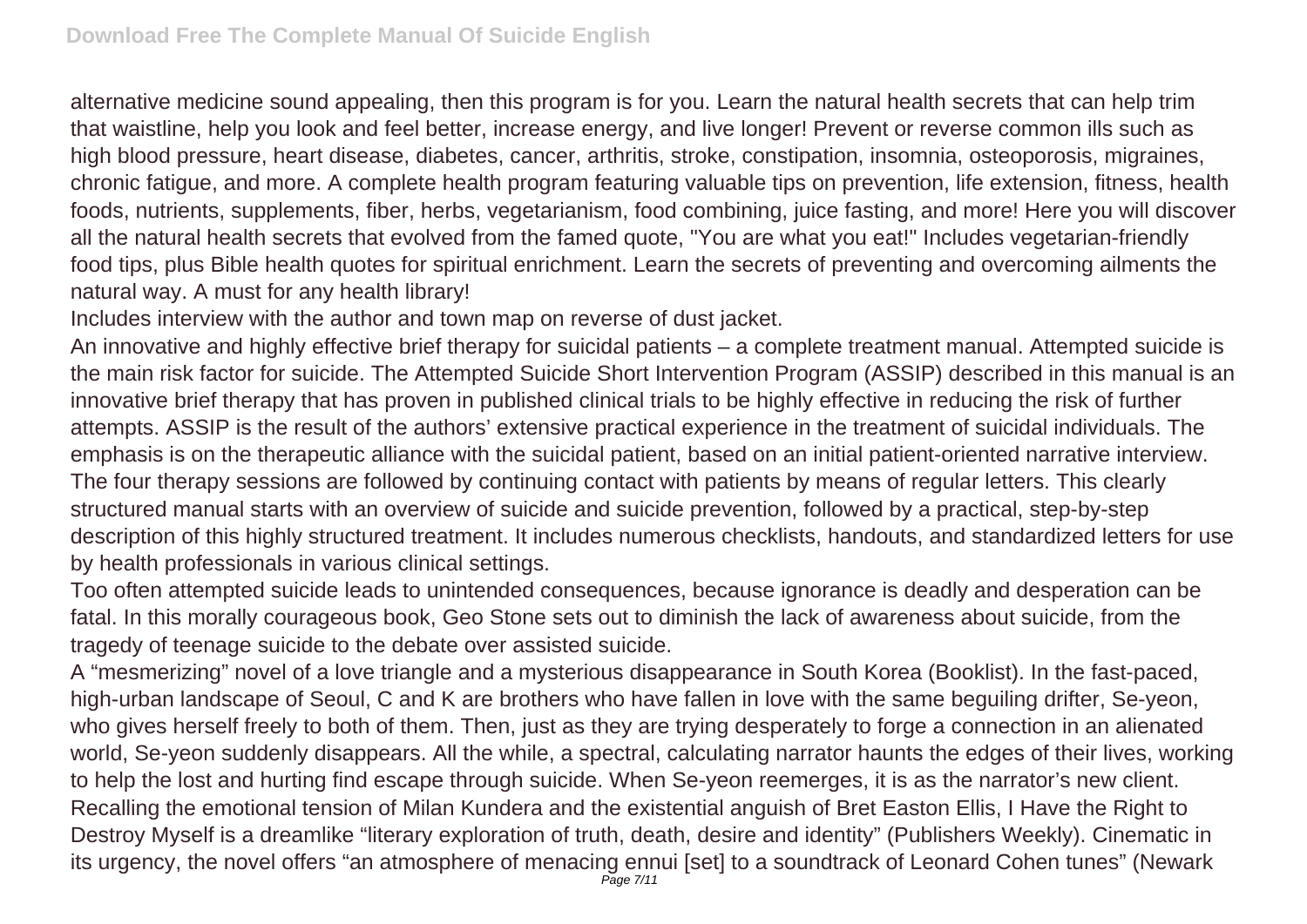Star-Ledger). "Kim's novel is art built upon art. His style is reminiscent of Kafka's and also relies on images of paintings (Jacques-Louis David's 'The Death of Marat,' Gustav Klimt's 'Judith') and film (Jim Jarmusch's 'Stranger Than Paradise'). The philosophy—life is worthless and small—reminds us of Camus and Sartre, risky territory for a young writer. . . . But Kim has the advantage of the urban South Korean landscape. Fast cars, sex with lollipops and weather fronts from Siberia lend a unique flavor to good old-fashioned nihilism. Think of it as Korean noir." —Los Angeles Times "Like Georges Simenon, [Kim's] keen engagement with human perversity yields an abundance of thrills as well as chills (and, for good measure, a couple of memorable laughs). This is a real find." —Han Ong, author of Fixer Chao "You couldn't make it through all 24 hours of my best day." There are a few different medical names for what he's got, but everybody that has it knows it as the Suicide Disease. When I first met him, he was running out of reasons to call it anything else. For the next seven months, we talked, and wrote this. Rodney seemed to have everything: he had been a Navy SEAL; he had a six figure job as the General Manager of a prestigious restaurant; and he had Jenn, his beautiful fiance. Little did he know that one fall, one simple fall, would change his entire life. Everything good was about to disappear. This is the real life story of a remarkable man who suffers daily with the unbearable pain of Complex Regional Pain Syndrome. Meet Rodney Mann."

"Suicides are preventable. Even so, every 40 seconds a person dies by suicide somewhere in the world and many more attempt suicide. Suicides occur in all regions of the world and throughout the lifespan. Notably, among young people 15-29 years of age, suicide is the second leading cause of death globally. Suicide impacts on the most vulnerable of the world's populations and is highly prevalent in already marginalized and discriminated groups of society. It is not just a serious public health problem in developed countries; in fact, most suicides occur in low- and middle-income countries where resources and services, if they do exist, are often scarce and limited for early identification, treatment and support of people in need. These striking facts and the lack of implemented timely interventions make suicide a global public health problem that needs to be tackled imperatively. This report is the first WHO publication of its kind and brings together what is known in a convenient form so that immediate actions can be taken. The report aims to increase the awareness of the public health significance of suicide and suicide attempts and to make suicide prevention a higher priority on the global public health agenda. It aims to encourage and support countries to develop or strengthen comprehensive suicide prevention strategies in a multisectoral public health approach. For a national suicide prevention strategy, it is essential that governments assume their role of leadership, as they can bring together a multitude of stakeholders who may not otherwise collaborate. Governments are also in a unique position to develop and strengthen surveillance and to provide and disseminate data that are necessary to inform action. This report proposes practical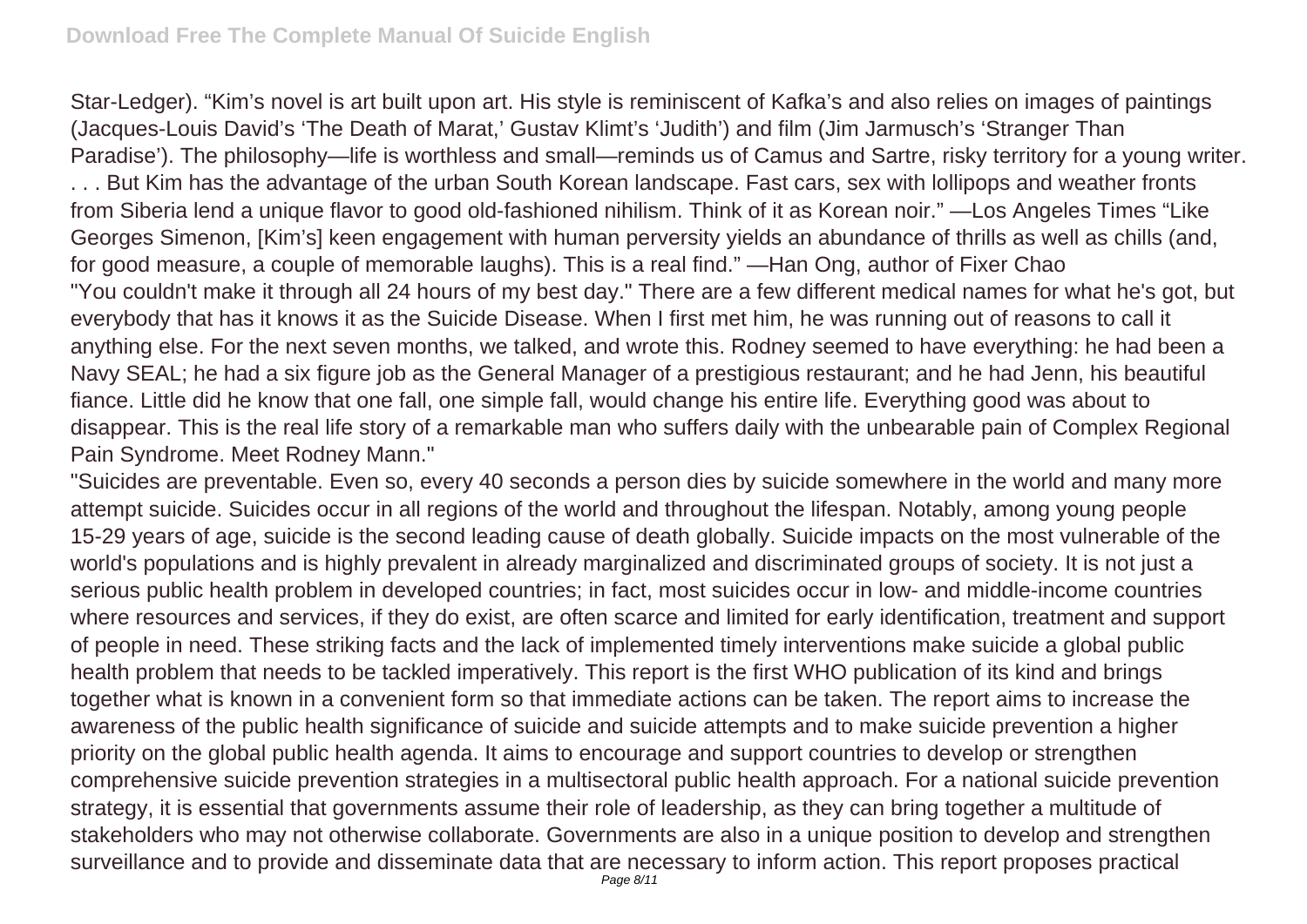guidance on strategic actions that governments can take on the basis of their resources and existing suicide prevention activities. In particular, there are evidence-based and low-cost interventions that are effective, even in resource-poor settings. This publication would not have been possible without the significant contributions of experts and partners from all over the world. We would like to thank them for their important work and support. The report is intended to be a resource that will allow policy-makers and other stakeholders to make suicide prevention an imperative. Only then can countries develop a timely and effective national response and, thus, lift the burden of suffering caused by suicide and suicide attempts from individuals, families, communities and society as a whole."--Preface, page 03. Most people who die by suicide see a clinician prior to taking their lives. Therefore, one of the most difficult determinations clinicians must be able to make is whether any given patient is at risk for suicide in the immediate future. The Suicidal Crisis, Clinical Guide to the Assessment of Imminent Suicide Risk, is the first book written specifically to help clinicians evaluate the risk of such imminent suicidal behavior. The Suicidal Crisis is an essential work for every mental health professional and for anyone who would like to have a framework for understanding suicide. Written by master clinician Dr. Igor Galynker, the book presents methods for a systematic and comprehensive assessment of shortterm suicide risk and for conducting risk assessment interviews in different settings. Dr. Galynker describes suicide as an attempt of a vulnerable individual to escape an unbearable life situation, which is perceived as both intolerable and inescapable. What sets the Suicidal Crisis apart from the other books of its kind is its sharp focus on those at the highest risk. It presents a wealth of clinical material within the easy-to-understand and intuitive framework of the Narrative-Crisis model of suicidal behavior. The book contains sixty individual case studies of actual suicidal individuals and their interviews, detailed instructions on how to conduct such interviews, and risk assessment test cases with answer keys. A unique feature of the book, not found in any other book on suicide, is a discussion of how clinicians' emotional responses to acutely suicidal individuals may help identify those at highest risk. In this timely, thorough, and well-written monograph, Dr. Galynker provides a method for understanding the suicidal process and of identifying those at the highest risk for taking their lives. Any clinician who works with suicidal individuals-and anybody who knows someone who has considered suicide-will find the book an essential and illuminating read.

A sobering, thought-provoking study of suicide terrorism analyzes the political logic and motivations behind the phenomenon, charting incidents of suicide terrorism around the world since World War II, examining key patterns in the events, assessing their impact on the political process, and outlining ways in which governments and society can fight them. Reprint. 35,000 first printing.

When all the joy in life is over, when simply waiting for an unavoidable and imminent death, it is the simplest of human Page 9/11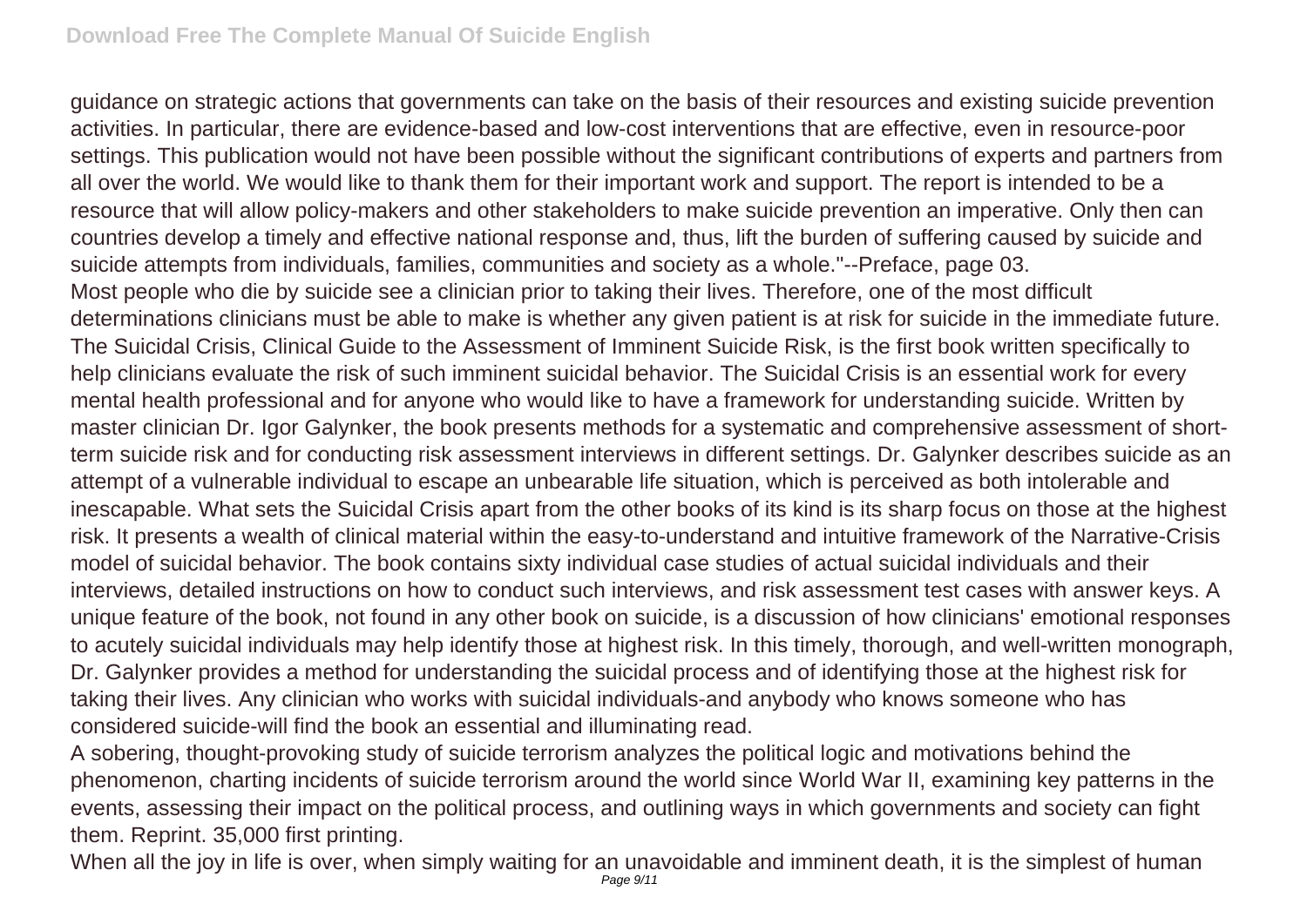rights to choose a quick and easy death in place of a slow and horrible one. This book covers the practicalities of implementing a quick, easy and painless suicide, and where to obtain the necessary equipment.

We all have to die. Most would prefer to die in their sleep, quickly and without pain. Many of us will not. In "Fixin' to Die", author David Lester submits that a decision to commit suicide is highly personal and not to be enforced by others, whether psychiatrist, psychologist, law-maker, clergy, friend, or relative. He further contends that the choice of suicide can be both rational and morally sound. This book is a guide for those evaluating suicide as an option, for making the final decision and carrying it out, or resolving to continue living.

This practical guide provides a holistic, wellness-oriented approach to understanding suicide and working effectively with clients who are suicidal. John and Rita Sommers-Flanagans' culturally sensitive, seven-dimension model offers new ways to collaboratively integrate solution-focused and strengths-based strategies into clinical interactions and treatment planning with children, adolescents, and adults. Each chapter contains diverse case studies and key practitioner guidance points to deepen learning in addition to a wellness practice intervention to elevate mood. Personal and professional self-care and emotional preparation techniques are emphasized, as are ethical issues, counselor competencies, and clinically nuanced skill building. "This engaging book provides considerable insight into the dynamics around suicide, the emotional distress involved, and how counselors can best assist clients while also focusing on their own health and wellness. The Sommers-Flanagans' strengths-based approach will allow practitioners to connect with their clients and offer understanding and hope when they are most needed." —Kelly Duncan, PhD, LPC ACES Executive Director "I will read anything that the Drs. Sommers-Flanagan write. This book, however, is one where I took my time and savored each page. Why? Because suicide is emotionally charged, societally and individually taboo, scary, and near the top of the list of more common and feared client experiences. This book treats suicide assessment and treatment in an intelligent, thoughtful, and practical way for clients and clinicians. It humanizes suicidal ideation and, in doing so, helps the reader better understand how to truly care for those in distress." —Matt Englar-Carlson, PhD California State University, Fullerton About the Authors John Sommers-Flanagan, PhD, is a professor of counseling at the University of Montana and the author or coauthor of more than 100 professional publications. Rita Sommers-Flanagan, PhD, is a professor emerita of counseling at the University of Montana. She is a psychologist, poet, blogger, and the author or coauthor of almost as many publications as John. \*Requests for digital versions from ACA can be found on www.wiley.com \*To purchase print copies, please visit the ACA website here \*Reproduction requests for material from books published by ACA should be directed to permissions@counseling.org A helping guide for those family and friends left behind when a loved one commits suicide. This newly revised edition